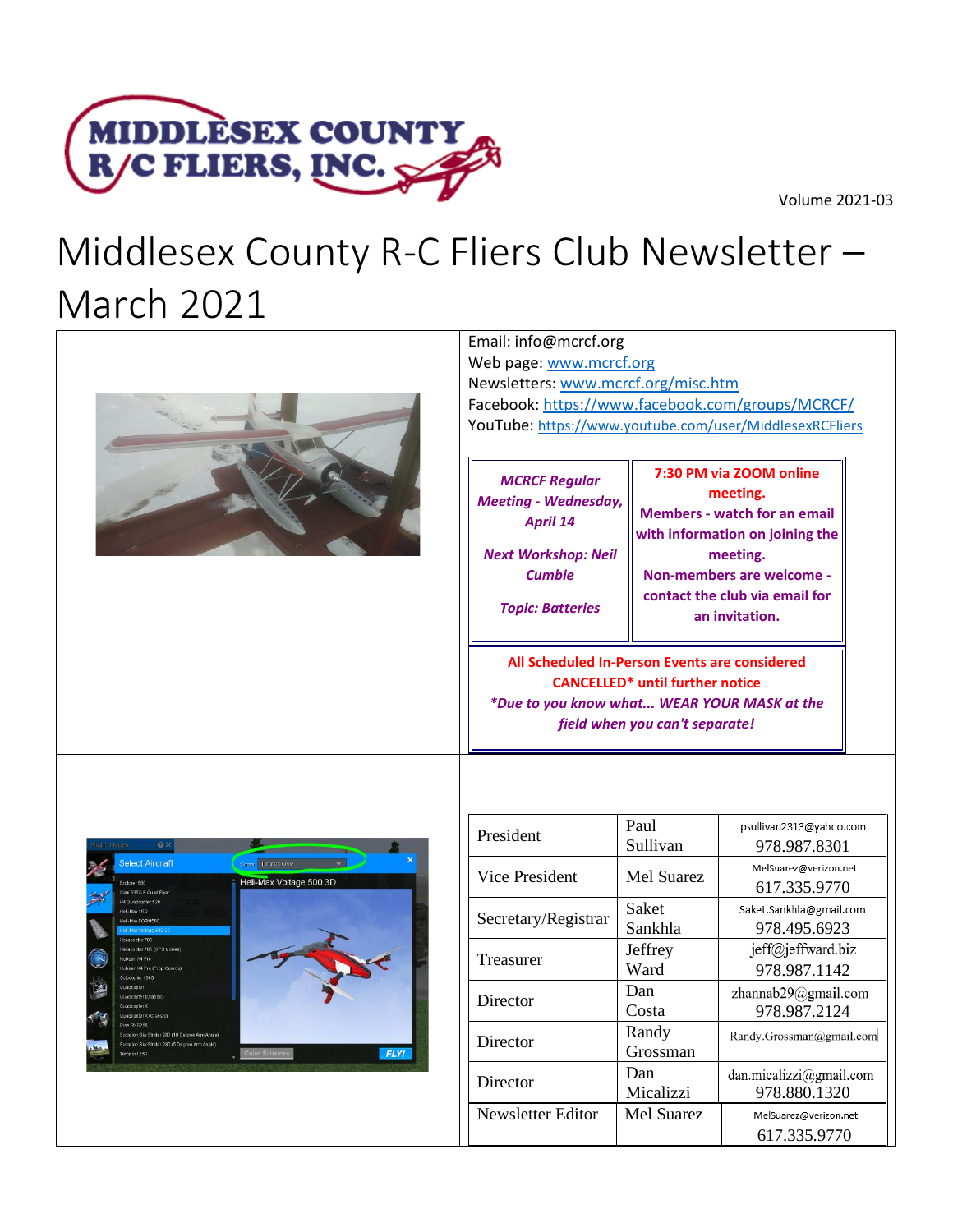## 1 CONTENTS

| $2^{\circ}$ |     | Introduction to FPV Racing Drones - by Mel Suarez <b>Production of the Contract of Contract Production</b> to FPV Racing Drones - by Mel Suarez Production and Content of Tensor 2014. |  |
|-------------|-----|----------------------------------------------------------------------------------------------------------------------------------------------------------------------------------------|--|
|             |     |                                                                                                                                                                                        |  |
|             | 2.2 |                                                                                                                                                                                        |  |
|             | 2.3 |                                                                                                                                                                                        |  |
|             | 2.4 |                                                                                                                                                                                        |  |
|             | 2.5 |                                                                                                                                                                                        |  |
|             | 2.6 |                                                                                                                                                                                        |  |
|             |     |                                                                                                                                                                                        |  |

e de la companya de la companya de la companya de la companya de la companya de la companya de la companya de<br>La companya de la companya de la companya de la companya de la companya de la companya de la companya de la co<br>L



|     | 3 From The Hangar <b>Example 20</b> From The Hangar 8 |  |
|-----|-------------------------------------------------------|--|
| 3.1 |                                                       |  |
|     |                                                       |  |
|     |                                                       |  |
|     |                                                       |  |
| 4.1 |                                                       |  |



|  | 5 From the Editor – by Mel Suarez <b>Production and Construction</b> Construction and the Editor – by Mel Suarez |  |
|--|------------------------------------------------------------------------------------------------------------------|--|
|  |                                                                                                                  |  |
|  |                                                                                                                  |  |



|     | 7 Random Stuff <b>2008 Research Manual Manual Constitution</b> 10 |  |
|-----|-------------------------------------------------------------------|--|
| 7.1 |                                                                   |  |
| 7.2 |                                                                   |  |
| 7.3 |                                                                   |  |
| 7.4 |                                                                   |  |
| 7.5 |                                                                   |  |
| 7.6 |                                                                   |  |
| 7.7 |                                                                   |  |
| 7.8 |                                                                   |  |
| 7.9 |                                                                   |  |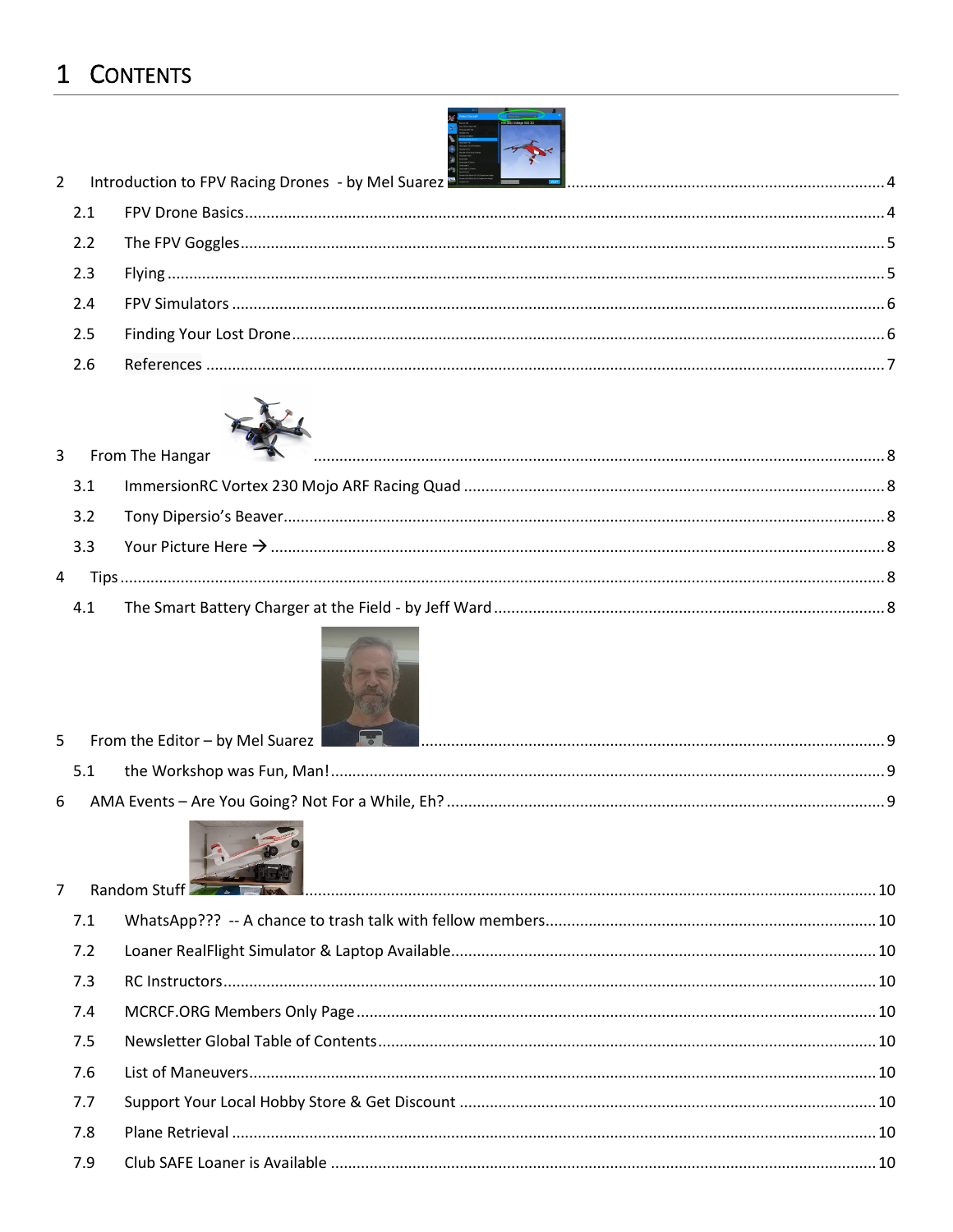| 7.10 |  |
|------|--|
|      |  |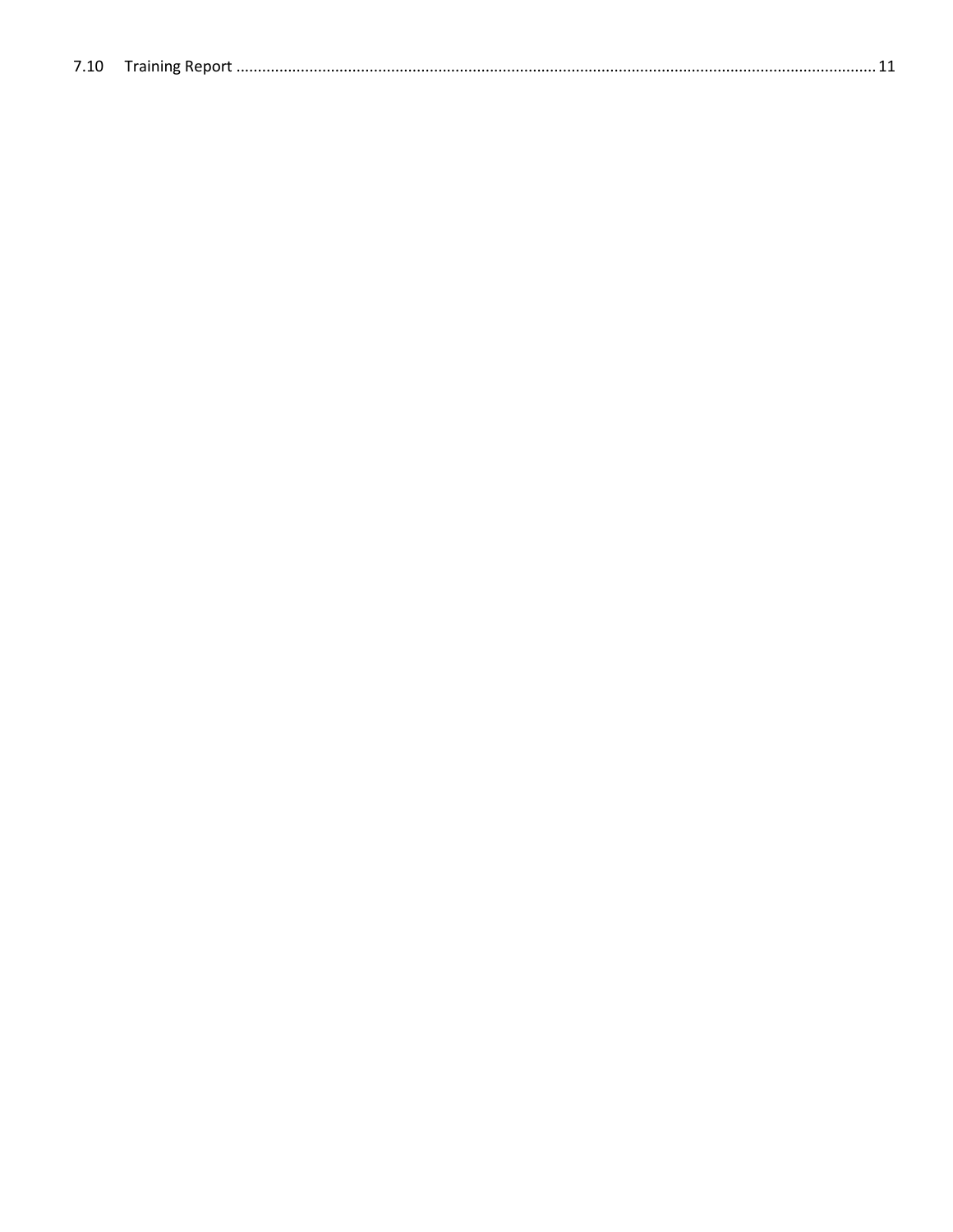### <span id="page-3-0"></span>2 INTRODUCTION TO FPV RACING DRONES - BY MEL SUAREZ

#### <span id="page-3-1"></span>2.1 FPV DRONE BASICS

We had our first of a series (hopefully) of workshops on Wednesday, March 3rd. Yours truly was the first one to volunteer. Here's a summary of some of the concepts and things that people provided in the way of support material.

What is an FPV racing drone? What are the basic parts? Note that this is *just* a very informal introduction.

Please read AMA guidelines called "Unmanned Aircraft Operation Utilizing First-Person View" <https://www.modelaircraft.org/sites/default/files/550.pdf>

So back to the basics. **First there's the drone**. It's basically a durable-as-hell, typically a quadcopter, built for speed, and very aerobatic. It has an onboard **video camera and transmitter (vtx)** that includes data for your on-screen-display (OSD) that typically transmits at 5.4 GHz. The OSD data consists of battery voltage, flight time, channel, flight mode, etc.

"Micro-drones", that fit in the palm of your hand, are a good way to start doing the FPV thing because they bounce when the crash and they're inexpensive. They have built-in video and you can get one for \$75 or so BNF. And, it includes flight data as well!



Look up "Emax Tinyhawk Indoor FPV Racing

#### Drone BNF RTF"

**Then there's the goggles**. They are key, of course. FatShark dominates the field. Goggles receive the VTX signal and pump it to tiny screens in the goggles. I have FatShark Dominator v3 with a Furious diversity module that takes the stronger of 2 antennae signals for display. These were top of the line at the time. There's cheaper stuff out there.

**Flying a micro-drone** can be tricky. Why? Because they are *so* light that the wind can easily take them, especially in the most stabilized mode, where there isn't enough pitch allowed to penetrate into the wind. Best thing to do in that case is 1) cut the throttle *immediately, before it flies away* and 2) possibly switch to a more aggressive mode so you can pitch the quad more.

*Micro-drones are extremely easy to lose.* Drones are *much* harder to find than airplanes as they are much more spindly. But micro drones are tiny and disappear even faster and even in just tall grass. It's good to make them as colorful as possible. I've used fluorescent paint and red tape. Also, try to fly carefully, avoiding tall weeds, forests, places were finding would be difficult. Best places to fly, especially as a beginner is a soccer field. Your backyard may be handy but there are probably lots of trees and such. Indoors is good for LOS practice, but hard for FPV flight.

**A flight of the Vortex racing drone** is available here[: https://www.youtube.com/watch?v=2KR--byxk3M](https://www.youtube.com/watch?v=2KR--byxk3M) that shows the Vortex 150, getting set up and flying. Note that it is important to NOT fly over the pit area. So do not do what I did.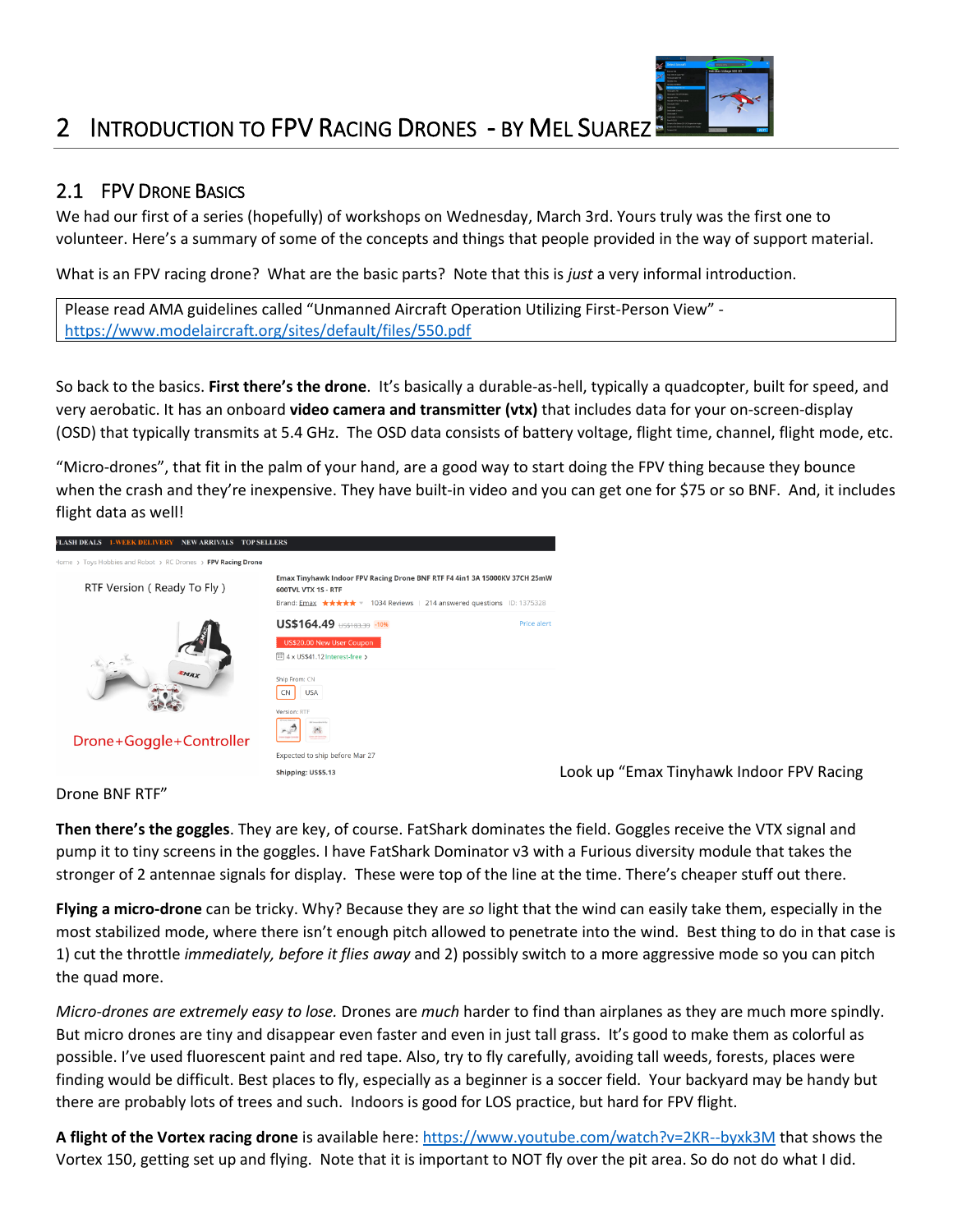

up) jacket where my wife has sewn on patches.

Here's what the goggles' DVR recorded. The video quality is awful in the recording while excellent in the actual flight: [https://youtu.be/y\\_vEBW7DtAs](https://youtu.be/y_vEBW7DtAs)

BTW, if anyone would like to experience FPV flight, I have an extra set of goggles that you can "ride along" with. You'll see what I see while I fly.

### <span id="page-4-0"></span>2.2 THE FPV GOGGLES

Most RC pilots are used to flying stuff – so there's an aircraft with receiver and a transmitter. FPV flight (to state the obvious) includes a new kid in town – the goggles.

Basically, the signal comes from the vtx through an antenna/ae that pumps the signal into tiny tv screens within the goggles. The goggles that I have include:

- battery typically a little 2s LiPo
- channel button to allow picking the channel you want. The Dominator allows you to scan for the best channel/band. Also, you can set this to what someone else is flying and pickup their feed.
- display control to increase the brightness up/down and increase the contrast (left/right)
- micro-SD card slot in support of DR. The card must be bought separately (about the size of a fingernail)
- DVR to record the received vtx signal and thus your flight onto the micro-SD card.
- HDMI interface allows the goggles to accept visual feed from a computer, e.g. RealFlight

At the end of the flight, the OSD provides a nice summary of the flight. The quality of the DVR is quite awful compared to the actual signal that one sees. Max current was 25.1 amps. Who knew?



Word from the guys in the club is that it's better to use a separate onboard high res camera for capturing the flight.

#### <span id="page-4-1"></span>2.3 FLYING

If you have flown RC helicopters, you are ahead of the game and drone flying will come easily. If not, I would definitely use a simulator to "wire your brain" and save mucho bucks (\$\$). More on simulators below.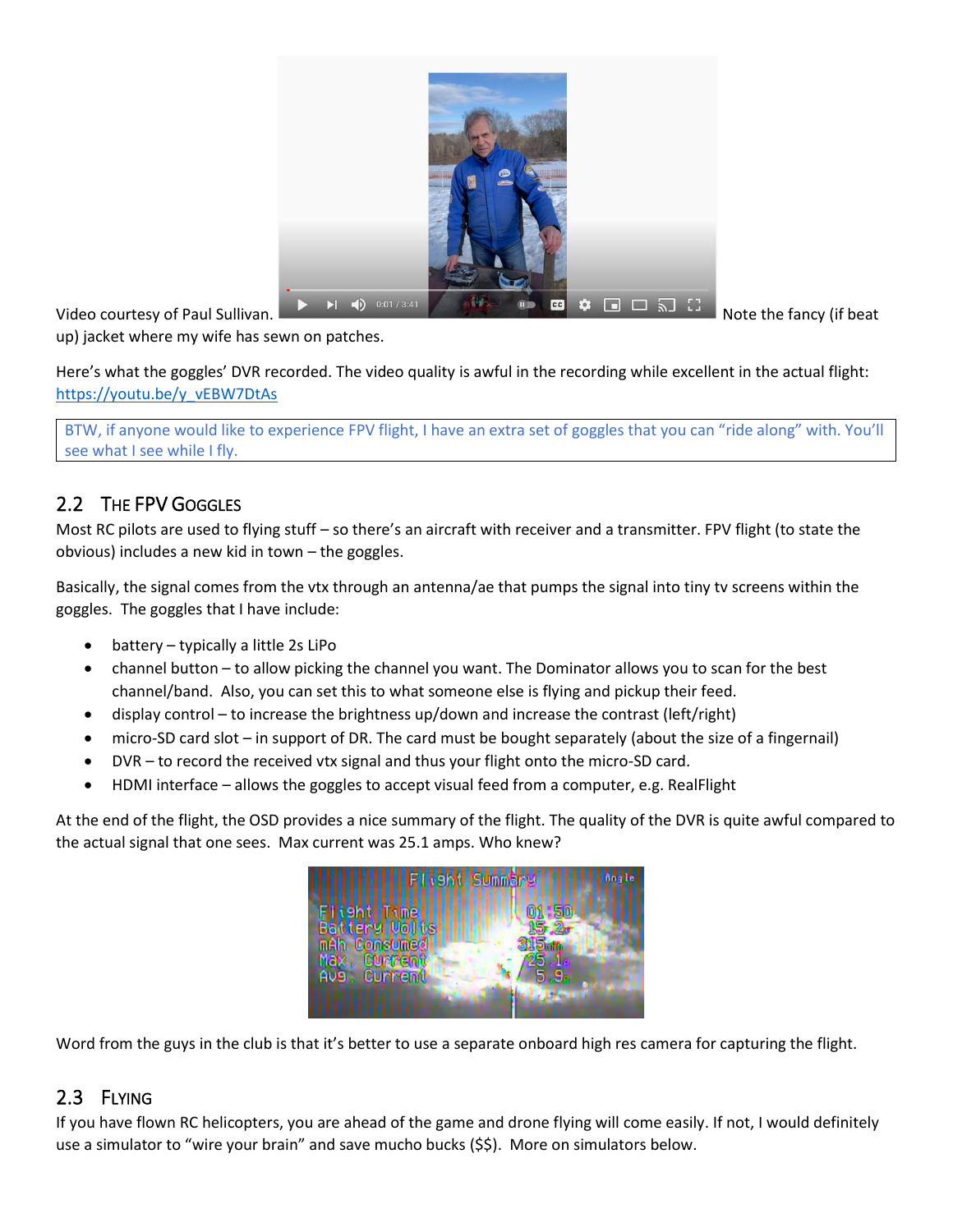You can also practice with a cheap ready-to-fly (RTF) drone. It is critical, when flying visual-line-of-sight (VLOS) to be able to keep the tail towards you. Can't stress this enough! Then, start doing figure 8's gently, in front of you, and then circles. I do recommend with drones whose tail end are hard to distinguish – this is most of them – that you put something quite visible in the back of the drone. My neighbor used a straw attached vertically to the tail side using plastic zip-ties.

**Flying FPV comes next**. Before you fly, I recommend that you have a plan. Where are you going to fly to on the field? It's good to have a target. Note some visual cues *before* you go up. A cone, a fence, a tree. One on either end of your flying area. Also, forward motion is your friend. Remember that the drone has no aerodynamic rudder surface to help the vehicle align with the line of flight. So, you need to use the rudder control (yaw) to make it turn the fuselage in the flight direction, otherwise you will be going sideways quite a bit.

Hovering is the hardest part. But who needs to hover anyways? It is hard to judge your vertical velocity, so it's good to get the drone a bit off the ground – but not too high – so you have time to react else it may slam on the ground until you get the hang of it.

#### <span id="page-5-0"></span>2.4 FPV SIMULATORS

As mentioned earlier – and as any experienced pilot knows – simulators are a fantastic way to save money and time.

RealFlight comes with several drone simulations. You can fly VLOS or with the camera set to "nose" and feel like it's FPV. Below is a picture of the RF 9.5 drones available.

But there are free or inexpensive drone programs out there and you can either use your transmitter or buy a controller.



Here's an an amazing video on how to use your FPV FatShark goggles

with either Liftoff or FPV FreeRider simulators: <https://youtu.be/b5S2lJGdxBA>

From Randy Grossman during the workshop: "Here is a free fpv drone simulator which is pretty good and should run on most pc's if you can use your transmitter to control or have another game controller to use: <https://www.currykitten.co.uk/currykitten-fpv-sim/> "

#### <span id="page-5-1"></span>2.5 FINDING YOUR LOST DRONE

There's nothing as sad as losing a drone (or plane), especially your first one. Some methods that may help:

| <b>Before lost:</b> |                                                                                                                                                                    |
|---------------------|--------------------------------------------------------------------------------------------------------------------------------------------------------------------|
| Add a Beeper        | My racing drone starts beeping when it's down, usually b/c of low battery. However, you can also                                                                   |
|                     | buy a beeper and simply attach it to the drone.                                                                                                                    |
| Use a spotter       | It is very helpful to have a spotter alongside keeping an eye on your drone b/c when/if it goes down,<br>you may have no clue as to where it is and he/she should. |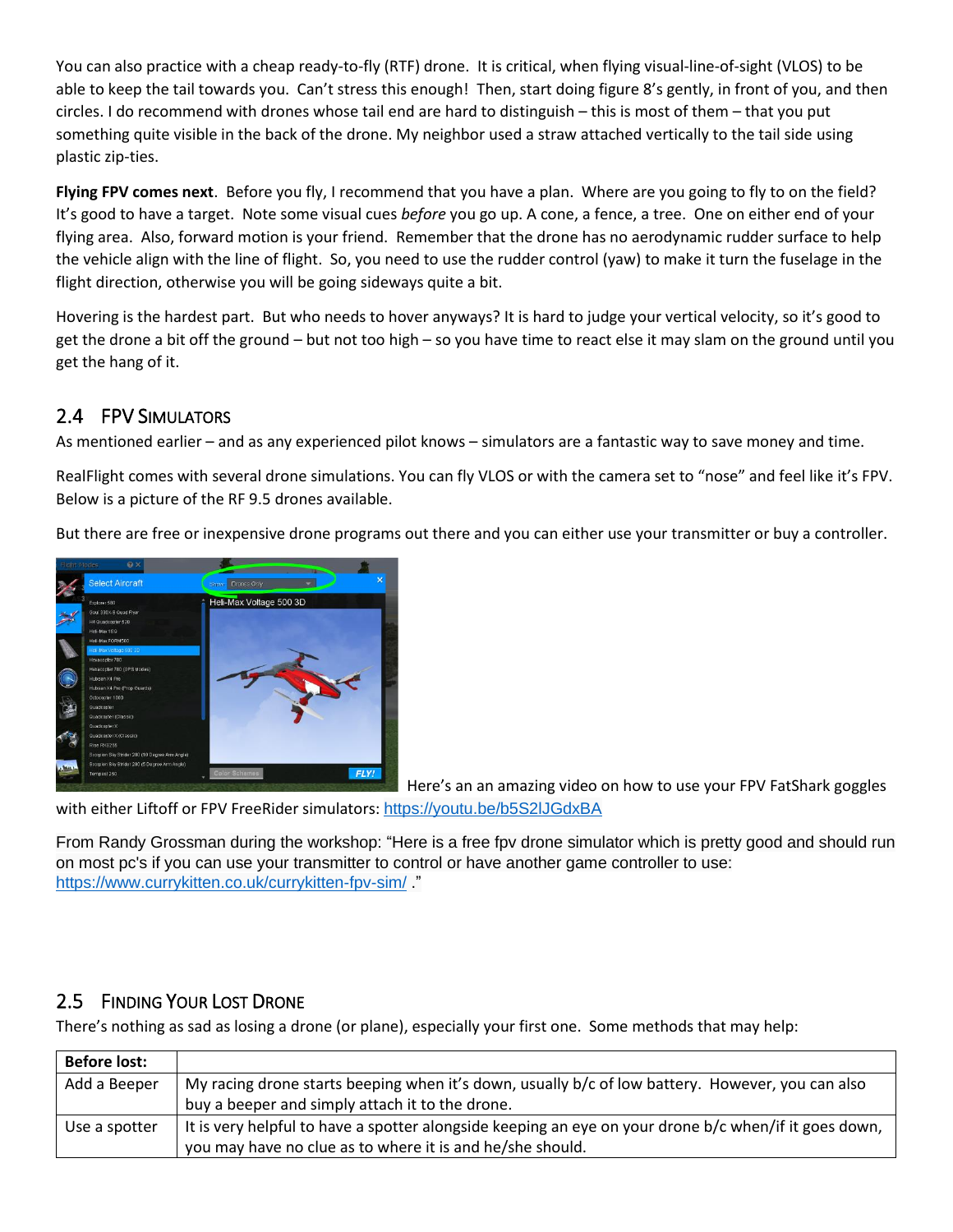| <b>After lost:</b> |                                                                                                            |
|--------------------|------------------------------------------------------------------------------------------------------------|
| Leverage the       | If there's still some batter left, try to get near where the drone is and once in a while hit the throttle |
| throttle/motor     | to hear for a response                                                                                     |
| Use the Tx         | You can use the Tx as a sensor. On the Tx there's a Receiver Signal Strength Indicator (RSSI) that         |
|                    | indicates how much RF you are receiving. If you point the Tx reception in the right direction it           |
|                    | increases in strength and as you walk closer it also increases. This will be your guide. Check out         |
|                    | https://www.getfpv.com/learn/fpv-essentials/rssi-lost-fpv-drone/                                           |
| Check video        | The FPV camera, if operational, can be a great clue, especially if it happens to be pointed                |
| cam                | horizontally upon landing, even with the ground. You can go in a big circle around the area where          |
|                    | you think you landed until you see yourself. Then go from there.                                           |
| Check DVR          | IF you happened to be recording the flight, then the video could be of great help tracing the flight.      |
| recording          | The FatShark Dominator, for example, has a replay option built-in.                                         |
| "Hire" a           | The MCRCF Club has guys with camera drones that can help with search & rescue. See the "Random             |
| search &           | Stuff" below for details. Or reach out to the Club in general.                                             |
| Rescue Drone       |                                                                                                            |

#### <span id="page-6-0"></span>2.6 REFERENCES

<https://www.getfpv.com/learn/> - excellent site with all kinds of info. Thanks Randy.

<https://www.youtube.com/watch?v=qy-a1VecFRM> – Here's what appears to be an excellent FPV-capable microdrone for little money. Check out the amazing indoor/outdoor flight by this guy, Captain Drone.

<https://www.digitaltrends.com/cool-tech/most-expensive-drones-in-the-world/> - a nice shopping list if you have \$250k. You never know!

[youtube.com/mel\\_suarez](http://youtube.com/mel_suarez) - Mel's YouTube channel with some low-quality hacker stuff.

<https://www.youtube.com/thedroneracingleague> - from Jeff Ward – the Drone Racing League (DRL)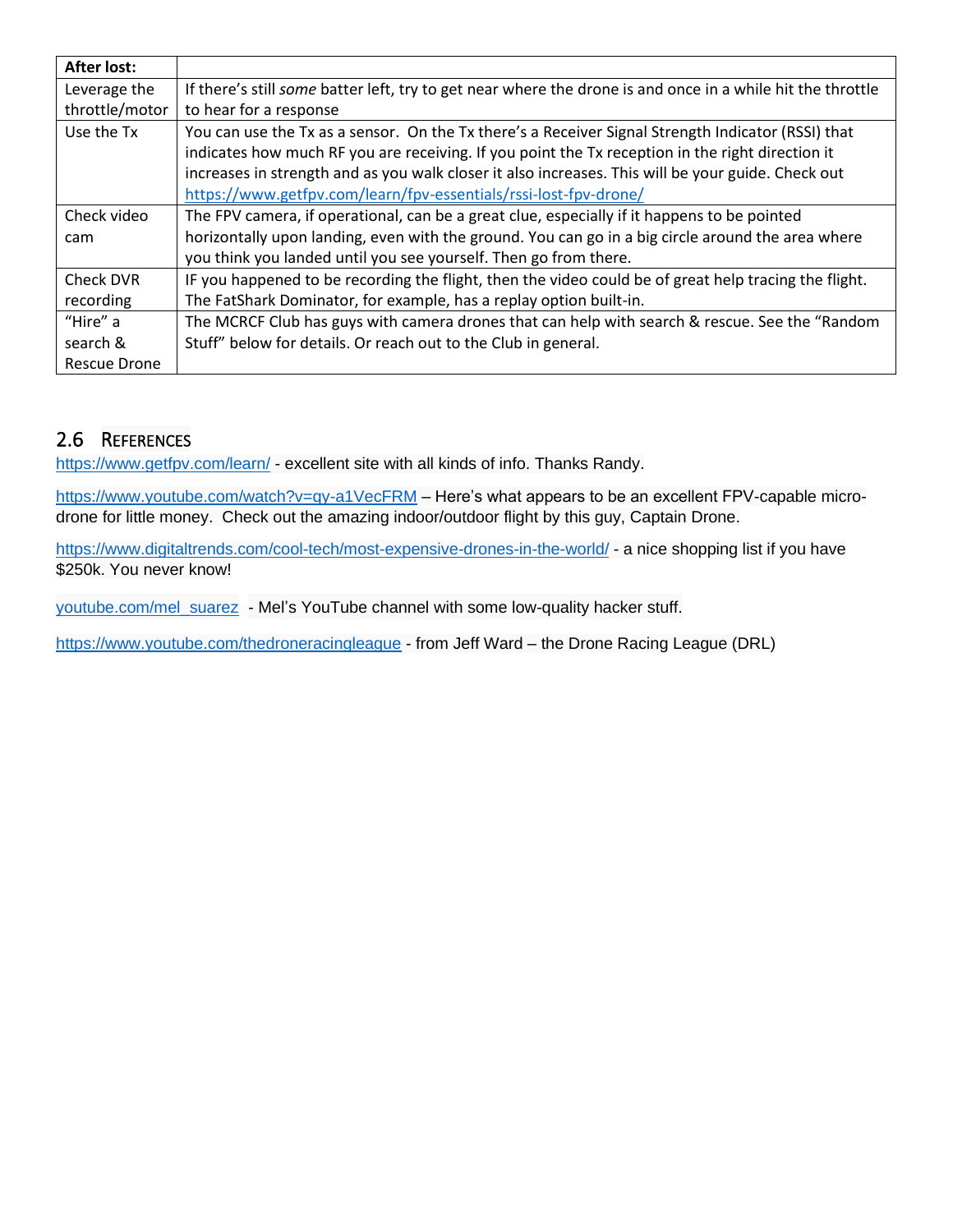<span id="page-7-1"></span><span id="page-7-0"></span>

| <b>FROM THE HANGAR</b><br>3                                                                                                                                                                   |                                                                             |
|-----------------------------------------------------------------------------------------------------------------------------------------------------------------------------------------------|-----------------------------------------------------------------------------|
| <b>IMMERSIONRC VORTEX 230</b><br>3.1<br>MOJO ARF RACING QUAD<br>John Parisi: "I have this one. I like it but<br>don't fly that often."<br>Price is around \$350. Nice looking drone,<br>John. |                                                                             |
| 3.2 TONY DIPERSIO'S BEAVER<br>(no notes on this onebut it's a beauty!)                                                                                                                        |                                                                             |
| YOUR PICTURE HERE $\rightarrow$<br>3.3                                                                                                                                                        | Guys/gals, send me pictures of your flying vehicles to share with the club. |

## <span id="page-7-4"></span><span id="page-7-3"></span><span id="page-7-2"></span>4 TIPS

#### <span id="page-7-5"></span>4.1 THE SMART BATTERY CHARGER AT THE FIELD - BY JEFF WARD

I had acquired a Spektrum smart battery charger (DC only input) and when I tried to use it powered by a 12 Volt battery (either my deep-cycle marine battery or in my car) it would error that the input was below 13 Volts and refuse to charge. The only way it worked was when the car engine was running, as the alternator puts out more than 13 Volts.

I finally got around to reading the user manual and found that the input voltage threshold is a settable value, and all I had to do was go into the settings menu and adjust it down to 12 Volts. Doh!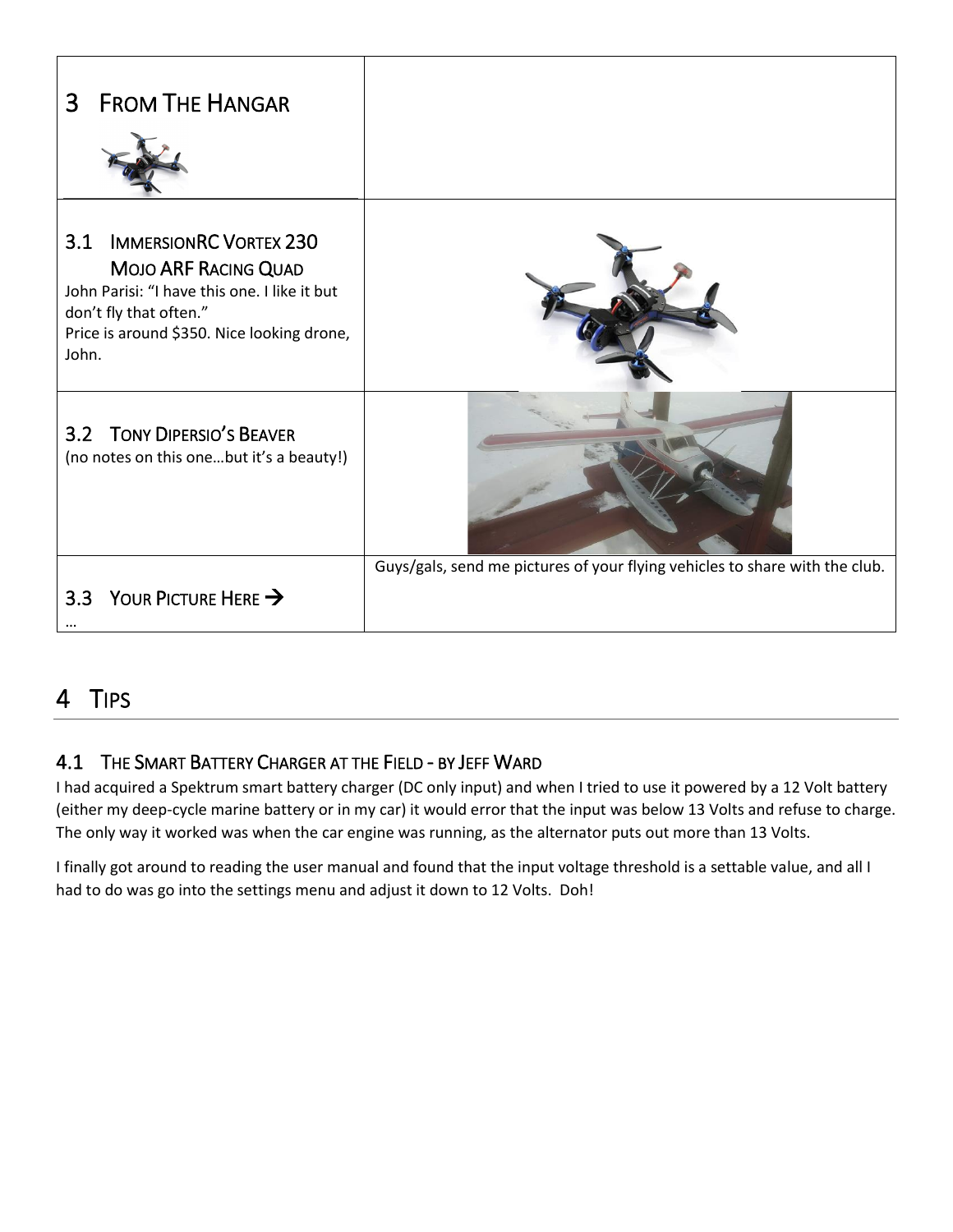

### <span id="page-8-0"></span>5 FROM THE EDITOR – BY MEL SUAREZ

#### <span id="page-8-1"></span>5.1 THE WORKSHOP WAS FUN, MAN!

It was fun doing the workshop on FPV Racing Drones. It gave me a chance to explain some things, answer some questions and do a mind-meld with fellow members who are in that space or thinking about it.

If there's interest, a follow-on might be in store. Randy spoke about some topics that could be covered in more detail, such as BetaFlight set up of a drone and dealing with optimization of the RF band to use, etc.

## <span id="page-8-2"></span>6 AMA EVENTS – ARE YOU GOING? NOT FOR A WHILE, EH?

From the Event Finder a[t https://www.modelaircraft.org/](https://www.modelaircraft.org/) for **District 1&2, 3/1/2021 – 5/31/2021**

Not a lot going on. Nothing in District 1, that is why I also pulled up District 2.

| <b>APRIL 11</b>                                        |  |  |
|--------------------------------------------------------|--|--|
| <b>FAC</b>                                             |  |  |
| AMA RECORD TRIAL                                       |  |  |
| <b>Contact: DAVID ACTON</b>                            |  |  |
| <b>Location:</b> 337 County Rd 12 New Hampton NY 10958 |  |  |
| <b>Visit Website</b>                                   |  |  |
| MAY <sub>9</sub>                                       |  |  |
| <b>FAC</b>                                             |  |  |
| <b>AMA RECORD TRIAL</b>                                |  |  |
| <b>Contact: DAVID ACTON</b>                            |  |  |
| <b>Location:</b> 337 County Rd 12 New Hampton NY 10958 |  |  |
| <b>Visit Website</b>                                   |  |  |
| <b>MAY 22 - 23</b>                                     |  |  |
| <b>HATSCHEK INTERNATIONAL CHALLENGE</b>                |  |  |
| <b>CLASS AA</b>                                        |  |  |
| <b>Contact: DAVID ACTON</b>                            |  |  |
| <b>Location:</b> 337 County Rd 12 New Hampton NY 10958 |  |  |
| <b>Visit Website</b>                                   |  |  |
|                                                        |  |  |
|                                                        |  |  |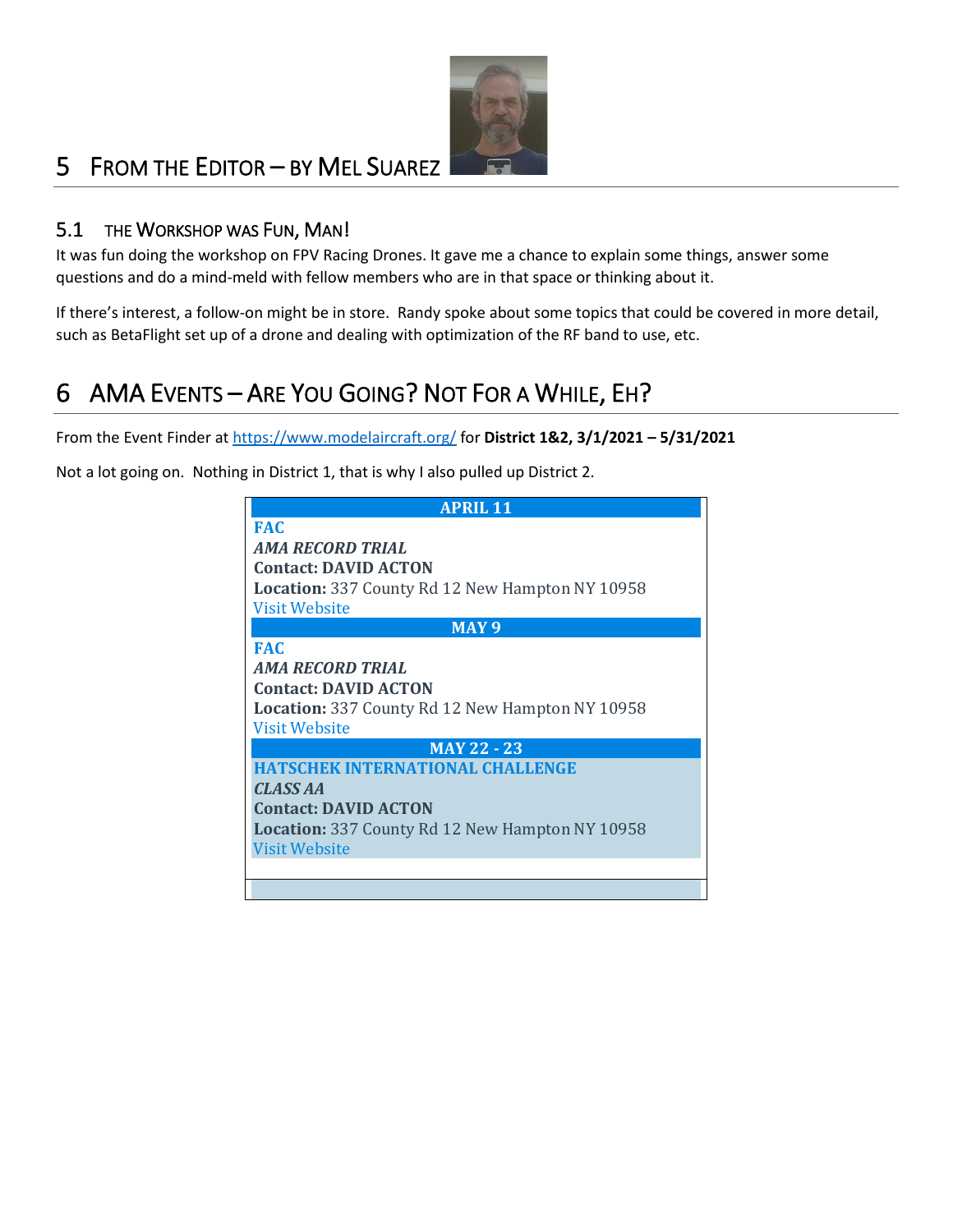<span id="page-9-9"></span><span id="page-9-8"></span><span id="page-9-7"></span><span id="page-9-6"></span><span id="page-9-5"></span><span id="page-9-4"></span><span id="page-9-3"></span><span id="page-9-2"></span><span id="page-9-1"></span><span id="page-9-0"></span>

| <b>RANDOM STUFF</b><br>7                                                                                                                                                 |                                                                  |                                                                                                              |
|--------------------------------------------------------------------------------------------------------------------------------------------------------------------------|------------------------------------------------------------------|--------------------------------------------------------------------------------------------------------------|
| WHATSAPP??? -- A CHANCE TO TRASH TALK WITH FELLOW<br>7.1                                                                                                                 |                                                                  | <b>LOANER REALFLIGHT SIMULATOR &amp; LAPTOP</b><br>7.2                                                       |
| <b>MEMBERS</b>                                                                                                                                                           |                                                                  | <b>AVAILABLE</b>                                                                                             |
|                                                                                                                                                                          |                                                                  | If you're a new pilot or an instructor and would like to                                                     |
| How to get onto WhatsApp?                                                                                                                                                |                                                                  | take advantage of our loaner laptop/simulator, contact<br>Jeff Ward (see Page 1). Picture below.             |
| Install WhatsApp on your phone                                                                                                                                           |                                                                  |                                                                                                              |
| Send your phone number to someone you know is on the MCRCF                                                                                                               |                                                                  |                                                                                                              |
| WhatsApp group (almost everyone is an admin) - e.g. any officer<br>That admin adds your name/phone to their contacts on their phone                                      |                                                                  |                                                                                                              |
| Via WhatsApp, that admin sends you a link to the MCRCF                                                                                                                   |                                                                  |                                                                                                              |
| WhatsApp group                                                                                                                                                           |                                                                  |                                                                                                              |
| You click on the link and you will be in. You won't see old threads,                                                                                                     |                                                                  |                                                                                                              |
| just new ones after joining.                                                                                                                                             |                                                                  |                                                                                                              |
| Be sure to introduce yourself when you join.<br>Alfredo, Bob, Carl, Dan, Dan de, Dany, Don, Gerald, James, Jeff, John, Long, Mack, Neil, Paul, Randy, Ray, Rohan, Saket, |                                                                  | It now runs RealFlight 9.5.                                                                                  |
| Sharad, Stephen, Tony, Yaz, +1 (413) 687-8619, +1 (617) 828-3967, +1 (617) 877-7683, +91 98192 01230, You                                                                |                                                                  |                                                                                                              |
| 7.3<br><b>RC INSTRUCTORS</b>                                                                                                                                             |                                                                  | 7.4<br><b>MCRCF.ORG MEMBERS ONLY PAGE</b>                                                                    |
| List of available instructors. Please note: this list is a work in progress. Some                                                                                        |                                                                  | Contains our Membership List, RealFlight files that                                                          |
| instructors may be listed below, however their schedules may preclude<br>instruction at a given time. Contact Info will be added in the future but can                   |                                                                  | mimic our field, and other info. Go to mcrcf.org and<br>click on the "Members Only" link. You will need ID & |
| be found in the Current Membership List.                                                                                                                                 |                                                                  | password from a club member to get in.                                                                       |
|                                                                                                                                                                          |                                                                  |                                                                                                              |
| <b>Instructor</b>                                                                                                                                                        | <b>Contact Info</b>                                              | <b>MIDDLÈSEX COUNTY</b>                                                                                      |
| Ray Capobianco                                                                                                                                                           | 617.697.4514                                                     | <b>R/C FLIERS, INC.</b><br><b>Members Only</b>                                                               |
| Gerry Crowley                                                                                                                                                            | 978.857.1408                                                     |                                                                                                              |
| <b>Tony DiPersio</b><br>Jeff Ward                                                                                                                                        | 978.430.2800<br>978.987.1142                                     | <b>Annual Financial Summary Reports in Acrobat PDF format</b>                                                |
| John (Yaz) Yassemedis                                                                                                                                                    | 603.321.8442                                                     | Current Membership List and contact information in Acrobat PDF format                                        |
| Stephen Faust - incl. FPV racing drones                                                                                                                                  | 978.925.9810                                                     | MCRCF RealFlight Files for download and use with RealFlight simulator.                                       |
| Neil Cumbie - 3D and XA (new)                                                                                                                                            | 678.358.7006                                                     | MCRCF YouTube Channel info and login in Acrobat PDF format                                                   |
| Jim Orsborn (Horizon Hobby Coach)                                                                                                                                        | https://www.horizonhobby.com<br>/flight-school-find-a-coach.html |                                                                                                              |
| <b>NEWSLETTER GLOBAL TABLE OF CONTENTS</b><br>7.5                                                                                                                        |                                                                  | 7.6<br><b>LIST OF MANEUVERS</b>                                                                              |
| You want to buy a charger, say. And you know there was an amazing piece                                                                                                  |                                                                  | Tired of flying the same patterns all the time? Check                                                        |
| on it in one of the newsletters. But you which one??? We have a global                                                                                                   |                                                                  | out 100 maneuvers and some links on how to do (some                                                          |
| table of contents listing some of the major articles. (Work in progress)<br>https://docs.google.com/spreadsheets/d/1ZAbMnamPicIwd50E3XxQ2JhXYE                           |                                                                  | of) them:<br>https://drive.google.com/file/d/100eF2NAFN7SgUS0sO                                              |
| QAZfkB3R0qvxZOiuo/edit?usp=sharing                                                                                                                                       |                                                                  | Mc5hXOCtJBdJeM0/view?usp=sharing                                                                             |
|                                                                                                                                                                          |                                                                  |                                                                                                              |
| 7.7<br>SUPPORT YOUR LOCAL HOBBY STORE & GET DISCOUNT                                                                                                                     |                                                                  | 7.8<br><b>PLANE RETRIEVAL</b>                                                                                |
| This is one great hobby store and the owner, Bill Horton, has agreed to                                                                                                  |                                                                  | Call Paul Sullivan - his friend, Mike, charges                                                               |
| provide our Club with a discount. Show a current MCRCF membership card                                                                                                   |                                                                  | ~\$50 to retrieve a planedepending on the                                                                    |
| and receive a 5% discount for any purchase over \$25.                                                                                                                    |                                                                  | complexity of the rescue!                                                                                    |
|                                                                                                                                                                          | Also, several members have camera drones                         |                                                                                                              |
| <b>RC &amp; HOBBII</b><br>603-458-6481<br>http://abcrchobbies.com/ 11 Rockingham Rd,                                                                                     | and can help with a search & rescue efforts.                     |                                                                                                              |
| Windham, NH 03087; (603) 458-6481                                                                                                                                        | Carl ("Mack") McKenzie - 978 208-7969                            |                                                                                                              |
| <b>CLUB SAFE LOANER IS AVAILABLE</b><br>7.9                                                                                                                              |                                                                  |                                                                                                              |
| The AeroScout is ready for use in exposing people to flight.                                                                                                             |                                                                  |                                                                                                              |
| Contact Jeff Ward to reserve it. It comes with 1 22mah battery                                                                                                           |                                                                  |                                                                                                              |
| and transmitter.                                                                                                                                                         |                                                                  |                                                                                                              |
| The aircraft is kept in Jeff's workshop with                                                                                                                             |                                                                  |                                                                                                              |
| a combo key enclosure.                                                                                                                                                   |                                                                  |                                                                                                              |
|                                                                                                                                                                          |                                                                  |                                                                                                              |